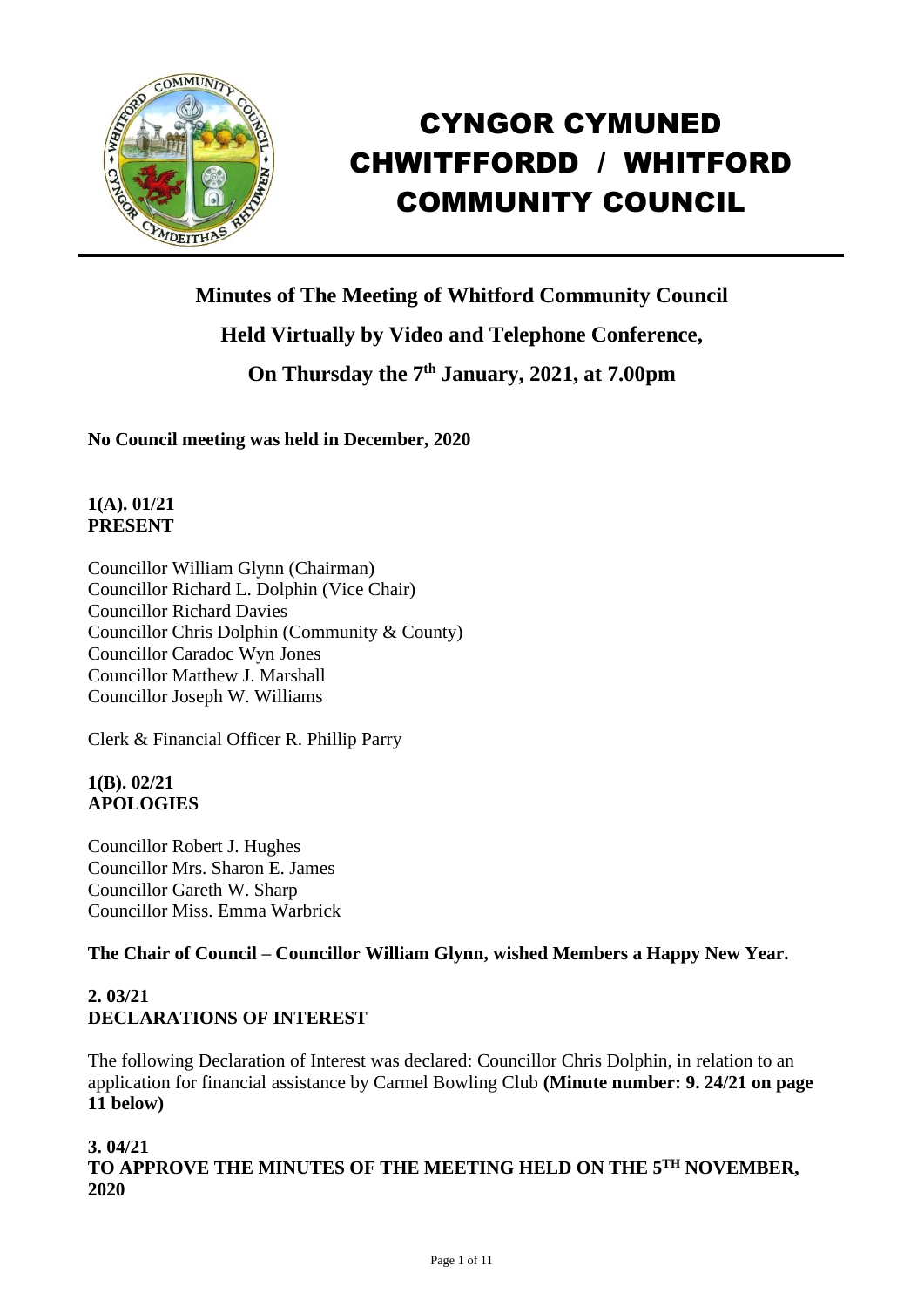The Minutes were proposed as correct by Councillor Chris Dolphin and seconded by Councillor Caradoc Jones and formally agreed by the Members present.

# **4. 05/21 MATTERS ARISING**

The Clerk referred to the following matters from the previous Minutes:

**Minute no: 4(a). 156/20 sub minute numbers: 4.132/20, 4.111/20 & 4.93/20 (page 2)** - in relation to vehicle activated speed signage in Carmel and Gorsedd. The Clerk advised, that the Officer dealing with the installation, had in November 2020 advised, that the lighting units had been ordered, with a two week delivery. The Carmel unit would be erected; whereby the Gorsedd unit was still subject to land ownership.

**Members agreed the following:** Were concerned that the Carmel unit had not be installed. Councillor Chris Dolphin to ascertain the reasons for delay, in both installation and land ownership.

**Minute no: 4(B). 157/20 (pages 2 and 3)** - in relation to a draft lease from Flintshire County Council, for a Community Asset Transfer of land adjacent to Ysgol Yr Llan, Whitford, to the Community Council. The Clerk advised, that the Deed in relation to the Lease had recently been signed by Councillor William Glynn, as Chair of Council; Councillor Richard Dolphin, as Vice Chair of Council, together with the Clerk to the Council. The Deed is now awaiting sealing in County Hall, whereafter, the completion will be registered in the Land Registry, with a copy returned to this Council.

**Minute no: 5(A). 158/20 (2) (pages 3 and 4)** - in relation to a proposal by Holywell Town Council, to arrange an adult Annual Half Marathon and junior race during 2021. The Clerk advised, that the Holywell Town Council have arranged a virtual meeting with other Councils in the area, on the 13th January, at 2.00pm. As Councillor Sharon James had tendered her apology for this evening's Council meeting, it is not known if Councillor James is able to attend.

**Minute no: 5(C). 160/20 (page 6)** - in relation to the placing of vehicle monitoring tubes on Monastery Road in Pantasaph. The Clerk advised, that following the request for the monitoring tubes made to the Flintshire County Council in November, 2020, an acknowledgement had been received, which advised; that the tubes would be placed in due course. Councillors' Williams Glynn and Emma Warbrick, had previously advised the Clerk, that the monitoring tubes have not been installed to-date.

**Members agreed the following:** Councillor Chris Dolphin to contact the County Highways Officer, to enquire as to the delay.

**Minute no: 5(E). 162/20 Street Scene Schedule (page 7)** - in relation to item number (13), whereby the Clerk was asked to write to Flintshire Highways, expressing concerns with the condition of the footpath on the A5026 – travelling from the area of the junction at Lon Y Waen, Gorsedd, to Merllyn Farm, Holway. Photographs of the pavement condition provided by Councillor Richard Dolphin, were also sent to Highways.

# **(The above matter was referred to under Minute number 5(L). 17/21 (13) on page 13 below).**

**Minute no: 5(E). 162/20 Street Scene Schedule (page 8)** - in relation to item number (14), whereby the Clerk was asked to write to Flintshire Highways, expressing concerns with the condition of the Lon Y Waen Road – from the corner of The Druids Inn to the junction with the A5026 Road. The Clerk advised, that whilst correspondence was sent to a number of Officers, including the photographs taken by Councillor Chris Dolphin, to-date there had been no reply.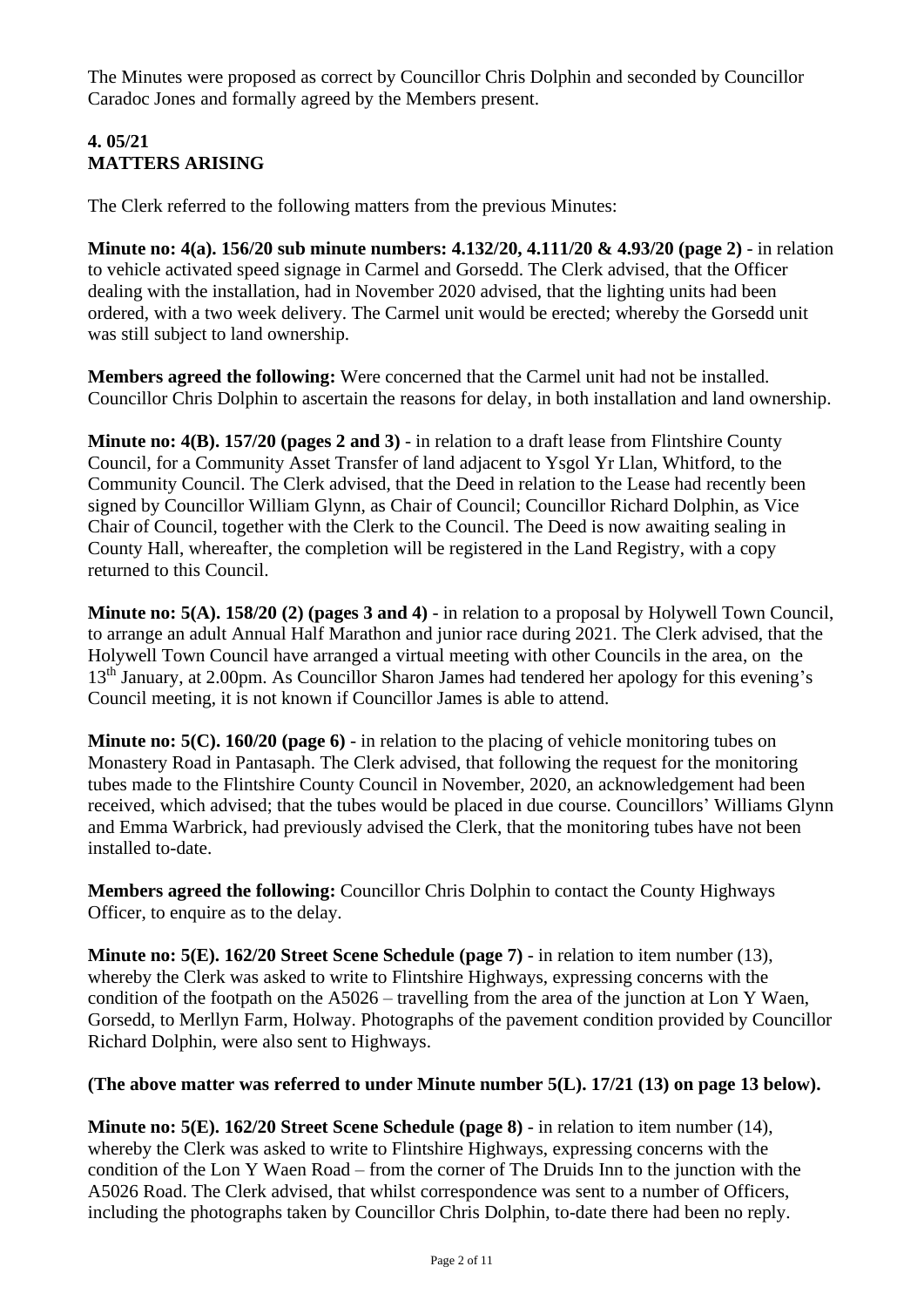**Members agreed the following:** Councillor Chris Dolphin to contact the County Highways Officer, to enquire as to the delay.

# **5(A). 06/21 CORRESPONDENCE**

**(1)** North Wales Police: Reported criminal offences within the Community, for the month of November, 2020.

**Carmel - 11 crimes:** 7 x anti-social behaviour / 2 x criminal damage & arson / 1 x theft / 1 x other crime

**Gorsedd** – No crimes reported

**Lloc – 10 crimes:** 2 x theft / 8 x anti-social behaviour.

**Pantasaph** – No crimes reported

**Whitford** – No crimes reported

- **(2)** E-mail received from Acting Inspector Gavin Gilmore, advising the following: Confirmed, that the Carmel area has been placed on the patrols rota; due to the increase in anti-social behaviour.
- **(3)** Welsh Government: Annual notification in relation to the following: Appropriate sum under Section 137(4) (A) of the Local Government Act 1972 / Section 137 Expenditure Limit for 2021-2022 in Wales is £8.41 per elector.
- **(4)** Wales Audit: Audit Schedule for the new audit arrangements. The Clerk advised, that the schedule provided details in relation to each Town & Community Council in Wales; as to which Council would received either a Full or Basic Audit over the next three year period. This Council was listed as follows: Basic audit during financial years: 2020 / 2021 & 2021 / 2022, with a full audit in 2022 / 2023.
- **(5)** Cymdeithas Thomas Pennant: Autumn Newsletter together with current Officers details.

#### **The following correspondence was forwarded by e-mail to Members:**

- ❖ Wales Government: Received from Hannah Blythyn MS Coronavirus update
- ❖ Police Inspector Gareth Cust: Information in relation to contact details for the new Inspector for the area named Stephen Roberts
- ❖ Flintshire County Council: Local Community Transport
- ❖ Wales Government: Electoral Reform Newsletter
- ❖ Flintshire County Council: Local Development Plan update
- ❖ Police & Crime Commissioner: Survey on Policing in 2021 / 2022.
- ❖ University of Southampton: Survey in relation to Covid-19 Preventative behaviour and symptoms
- ❖ Flintshire County Council: Bilingual links to videos in relation to meeting people over the Christmas period
- ❖ Flintshire County Council: Details of various services and opening times during the Christmas and New Year period
- ❖ North Wales Police Commissioner: Survey in relation to 'Have Your Say Police precept for 2021 / 2022. Councillors to complete on a personal basis.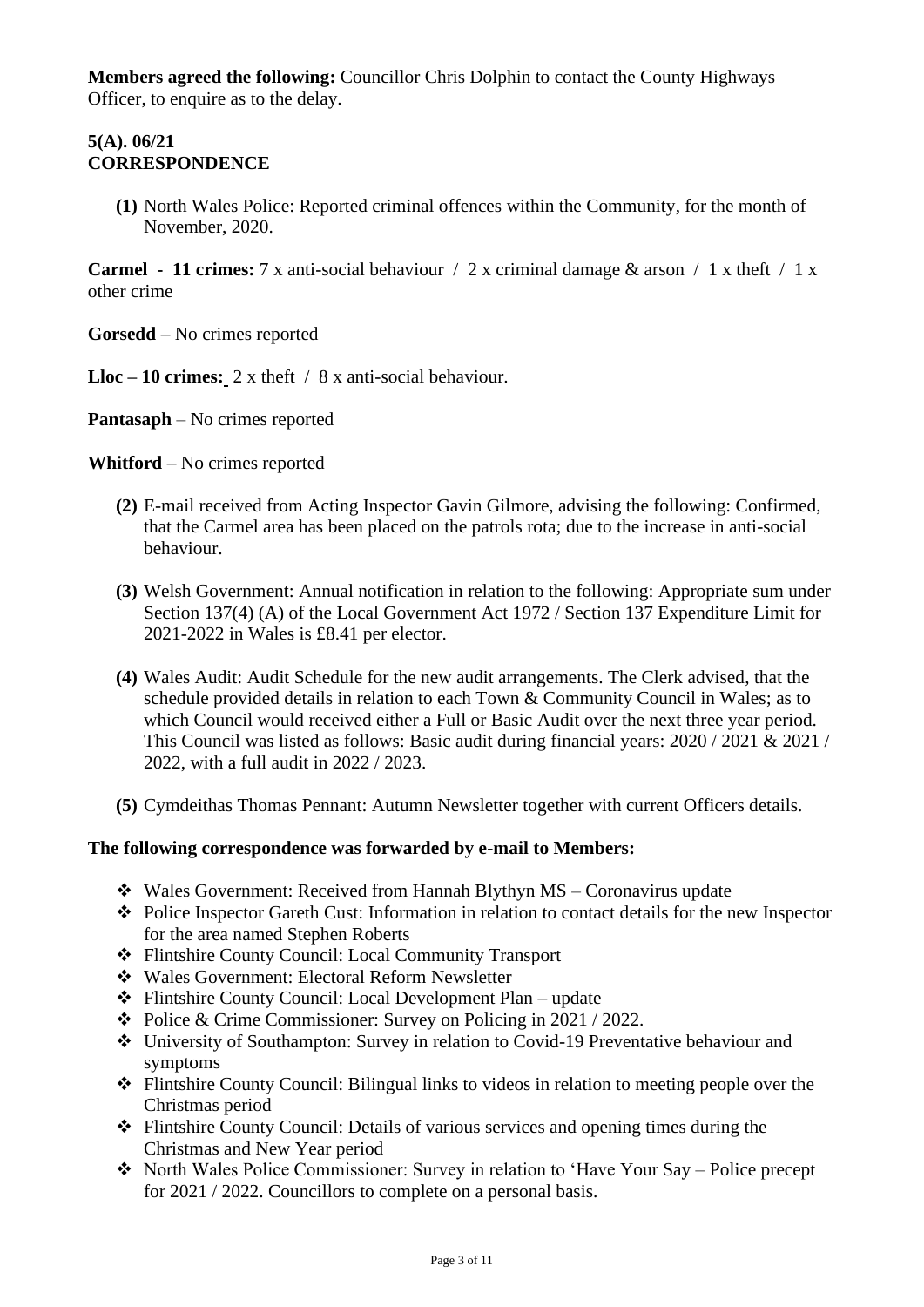# **5(B). 07/21 CLERK'S REPORT**

- **(a)** The Clerk advised Members in relation to the following deposit to the Council's bank account:
- ❖ £16,666.67 Flintshire County Council: Third & final precept payment for financial year 2020 / 2021.
- **(b)** Dates of Council Meetings for 2021.

**Street Lighting:** The Clerk advised in relation to the following:

• Lamp number 50: Park Road, Carmel. The fault has been referred to the Council's street lighting contractor for repair / investigation.

### **The following repairs have been completed:**

- **(i)** Installation of shade on lantern number 70 opposite Windsor Park, Carmel.
- **(ii)** Connection to Waterproof box by Scottish Power: lantern number 63 near entrance to Carmel Primary School.

# **5(C). 08/21 TO DISCUSS: STREET LIGHTING REPAIR & MAINTENANCE**

The Clerk advised, that this agenda item is twofold; **(1)** General Street lighting repairs and maintenance **(2)** Street lighting and external electrical assets on the adopted highway within the County of Flintshire.

The Clerk further advised, that item **(1)** was to review the current repair and maintenance contract, in particular, due to the installation of LED lanterns; which has reduced the power consumption, including the cost of repairs.

Item **(2)** street lighting on adopted highway; whereby the Community Council had been advised by Flintshire County Council; the following: Flintshire County Council recently received notice from the North Wales Trunk Road Agency, in relation to a meeting between representatives from the Health & Safety Executive; as part of the Executives' review of highway electrical safe working practices, following the death of an electrician working on the South Wales Trunk Road Network.

The correspondence further stated: the Flintshire County Council has a 'Duty of Care' as the highway authority to the testing / checking of the street lighting infrastructure on the adopted highway. The Community Council were asked to provide the following information: **(a)** A complete inventory list, including location and item detail of the Council's electrical and illuminated assets within the FCC adopted highway **(b)** the name and contact details and relevant accreditation of this Council's contractor, including emergency call out and repair arrangements **(c)** the written instruction or contract agreement between this Council and the contractor for electrical inspection and the provision of certificates. This is required under: BS7671:2018.

The Clerk confirmed to Members, that the information requested in **(a)** and **(b)** had been provided to Flintshire County Council. The electrical inspection and certificates as referred to in **(c)** are required to be completed on a six year rolling basis.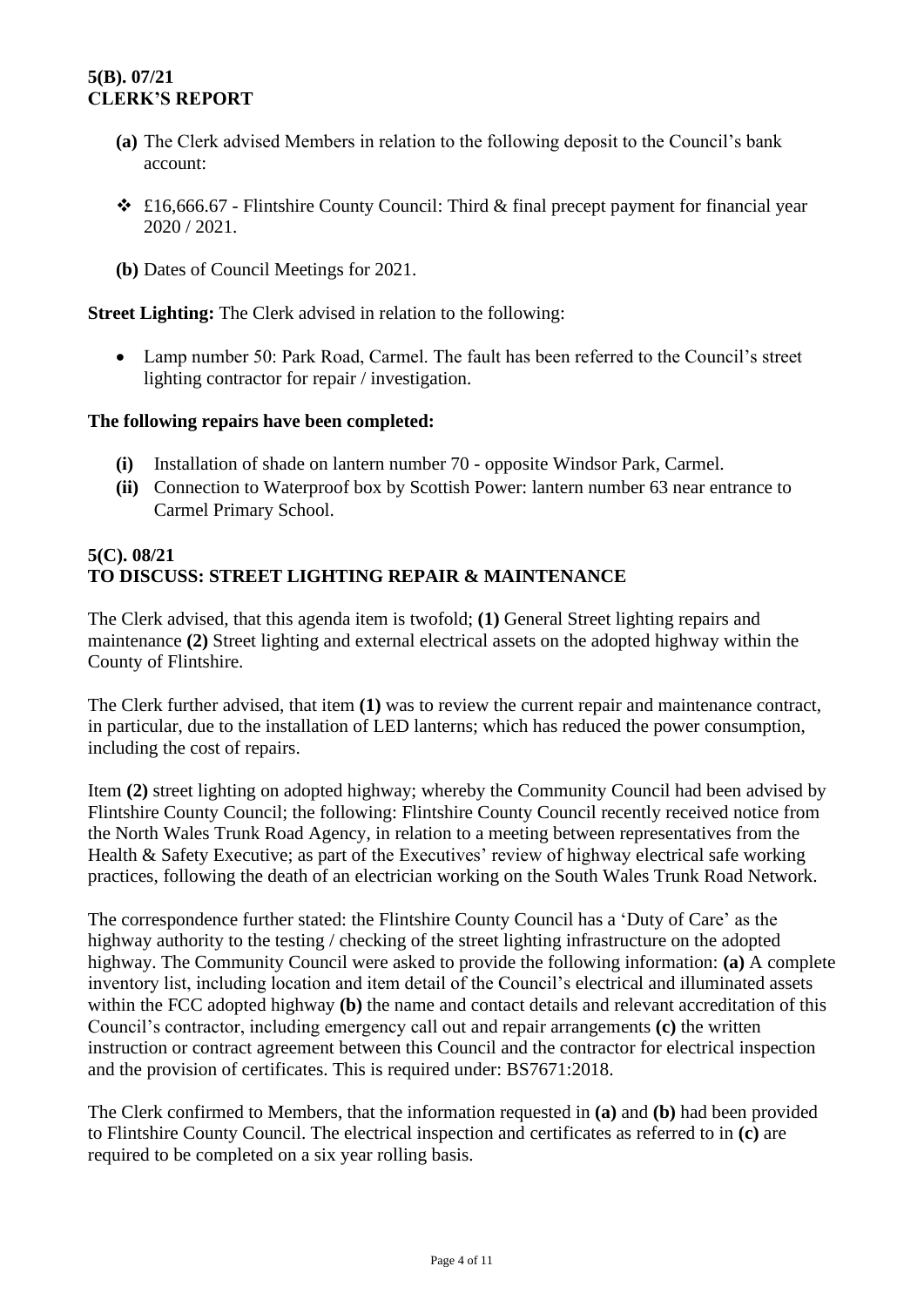**Members agreed the following:** The Clerk to further liaise with the Flintshire Street Lighting Officer, including adjoining Clerks to Councils, to provisionally agree a joint maintenance plan. The Clerk to report further to Members at the February Council meeting.

# **5(D). 09/21**

# **TO RECEIVE AND APPROVE THE QUARTERLY STATEMENT OF ACCOUNTS TO THE 31ST DECEMBER, 2020**

The Clerk, as Financial Officer, provided Members with a copy of the Quarterly Statement of Accounts, as at the end of December 2020, together with copies of the two Council Bank account statements. The Clerk further provided Members, with a breakdown in relation to the budget headings, which included income and expenditure to-date.

**Members agreed the following:** Approved the Statement of Accounts, whereby the document was agreed to be signed by the Chair of Council – Councillor William Glynn.

# **5(E). 10/21 TO RECEIVE, CONSIDER AND APPROVE THE BUDGET FOR THE FINANCIAL YEAR 2021 / 2022**

The Clerk, as Financial Officer, provided Members with an accounts spreadsheet, which contained the current financial balances (as per the above Minute), including an estimation of Council spending / balances, as at the end of March 2021. The spreadsheet further provided Members, with details of recommended allocations for each of the Council's budget headings for 2021 / 2022 based on previous spending.

### **Following discussion, it was proposed, seconded and agreed by the Members as follows:**

- **(1)** To increase the precept for the forthcoming financial year to £52,500.00 an increase of £2,500.00. The Clerk advised, that the Band D property charge would be £44.94, an increase to the current charge of £1.75p a year  $(4.1\% = 14/15p$  a month increase) – per Band D household.
- **(2)** Earmarked Reserves £47,850.00 / General Reserves £4,175.00 / To transfer £16,271.00 from the 2021 / 2022 budget to General Reserves.
- **(3)** Further to the ear-marked reserves agreed in the November, 2020 meeting; the Council agreed to include phase 4 – in relation to a continuation of the footpath in Gorsedd. The cost in the region of £7,000.00. Councillor Chris Dolphin to arrange a site meeting with an Officer from Flintshire; to include Councillor William Glynn and Councillor Dolphin.
- **(4)** The Chair of Council William Glynn, to sign the estimates for the end of the financial year 2020 / 2021, including the precept requirement for 2021 / 2022.
- **(5)** The Clerk to advise Flintshire County Council, in respect of the Community Council's financial requirements (precept) for 2021 / 2022.

# **5(F). 11/21 TO CONFIRM RENEWAL: BANK STANDING ORDERS / BACS PAYMENTS**

The Clerk advised Members, that under the Financial Regulations, the payments made by Bank Standing Order and fixed monthly payments by BACS, were required to be re-confirmed every two years. Presently, the following payments are made, as follows: Standing Order: Scottish Power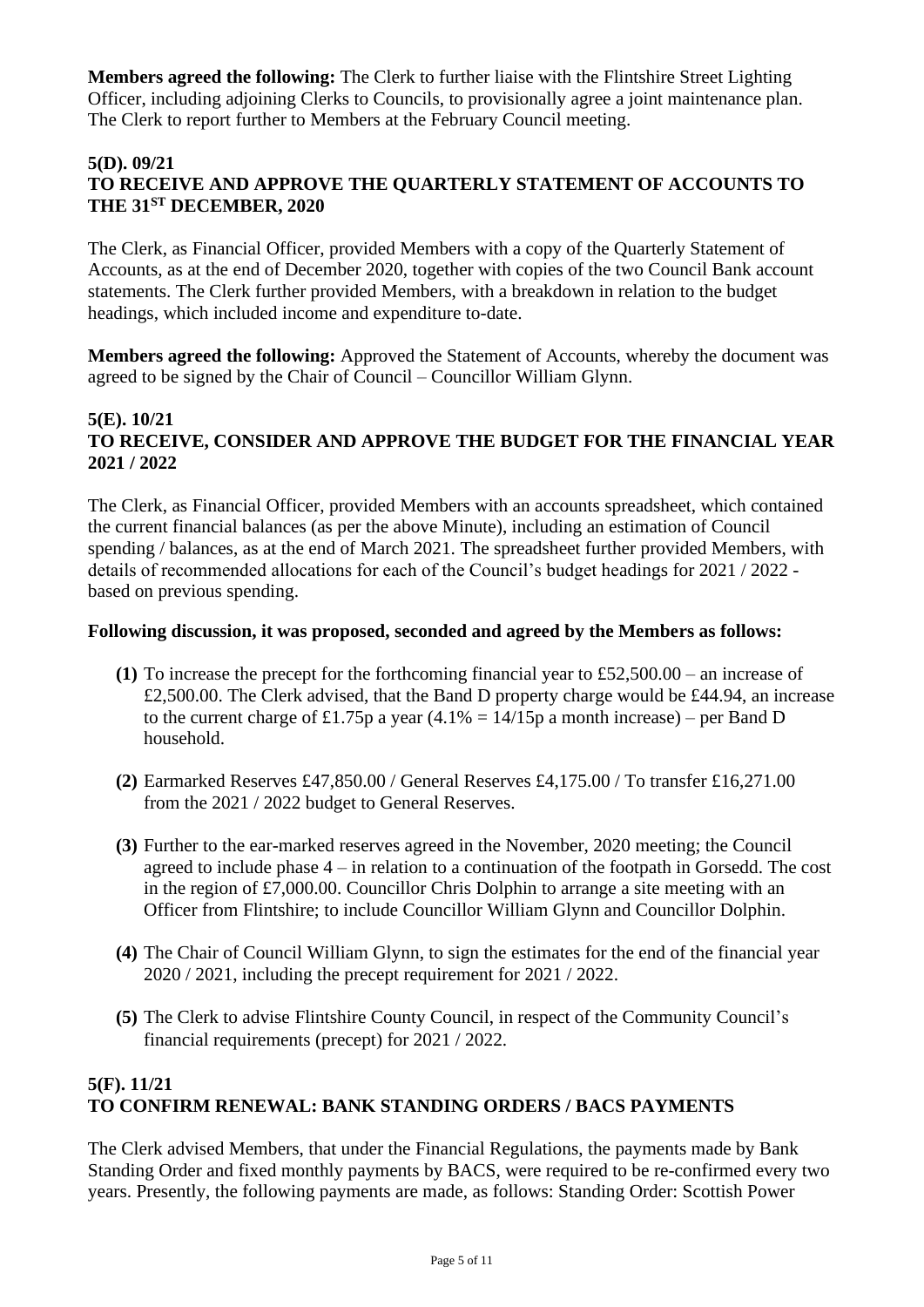(Street Lighting Supply) / BACS payments: Quarterly payments to HMRC in January, March, July & October / Fixed monthly payments - Clerk's Salary and allowance.

**Members agreed the following:** Confirmed, the above payments.

# **5(G). 12/21 TO CONSIDER: APPOINTMENT OF INTERNAL AUDITOR – END OF YEAR AUDIT 2020 / 2021**

The Clerk advised that this matter is an annual agenda item in January of each year. The Clerk further advised, in relation to the appointment process for the Council's Internal Auditor.

**Members agreed the following:** To re-appoint JDH Business Services Ltd., as the Council's Internal Auditor for the end of year 2020 / 2021 accounts.

# **5(H). 13/21 CLERK'S ANNUAL APPRAISAL – 2020**

The Clerk advised and the Chair of Council - Councillor William Glynn confirmed, that the Clerk's annual appraisal had been completed for year 2020.

#### **5(I). 14/21 COUNCILLOR MEMBER VACANCY: DUE TO VACATION OF OFFICE BY FAILURE TO ATTEND COUNCIL MEETINGS BY R. GWYN HUGHES**

The Clerk advised, that a Public Notice advising the Casual Vacancy had been displayed on the Council's web site on the  $11<sup>th</sup>$  November, 2020. Following the closing date of Tuesday  $1<sup>st</sup>$ December, 2020, the Clerk had been advised by the Office of the Flintshire County Returning Officer, that no call for an election had been received; the Community Council were authorised to co-opt a new Councillor.

The Clerk confirmed, that a further Public Notice had been displayed on the 4<sup>th</sup> December, advertising the Casual Vacancy for a Councillor. The closing date for letters of application (interest) were to be received by the Clerk by 12 Noon on Friday 29<sup>th</sup> January, 2021. The Casual Vacancy will be further listed on February Council agenda. Members viewed the above two referred to Public Notices during the virtual meeting.

# **5(J). 15/21 ANNUAL RETURN FOR THE YEAR ENDED 31ST MARCH, 2020**

The Clerk advised Members, that the final document from the Welsh Audit appointed External Auditor – BDO LLP of Southampton, had been received. The Document stated the following 'on the basis of our review, in our opinion, the information contained in the Annual Return is in accordance with proper practices and no matters have come to our attention giving cause for concern that relevant legislation and regulatory requirements have not been met'.

BDO advised the following in an addendum report: (1) Minor issue (2) Standing Orders and Financial Regulations (3) Internal Auditor's Recommendations. The Clerk advised, that the items referred to had previously been addressed by this Council, whereby the recommendations had been completed.

The Clerk confirmed, that copies of the report were provided to the Chair and Vice Chair of Council: Councillors' William Glynn & Richard Dolphin, prior to the meeting.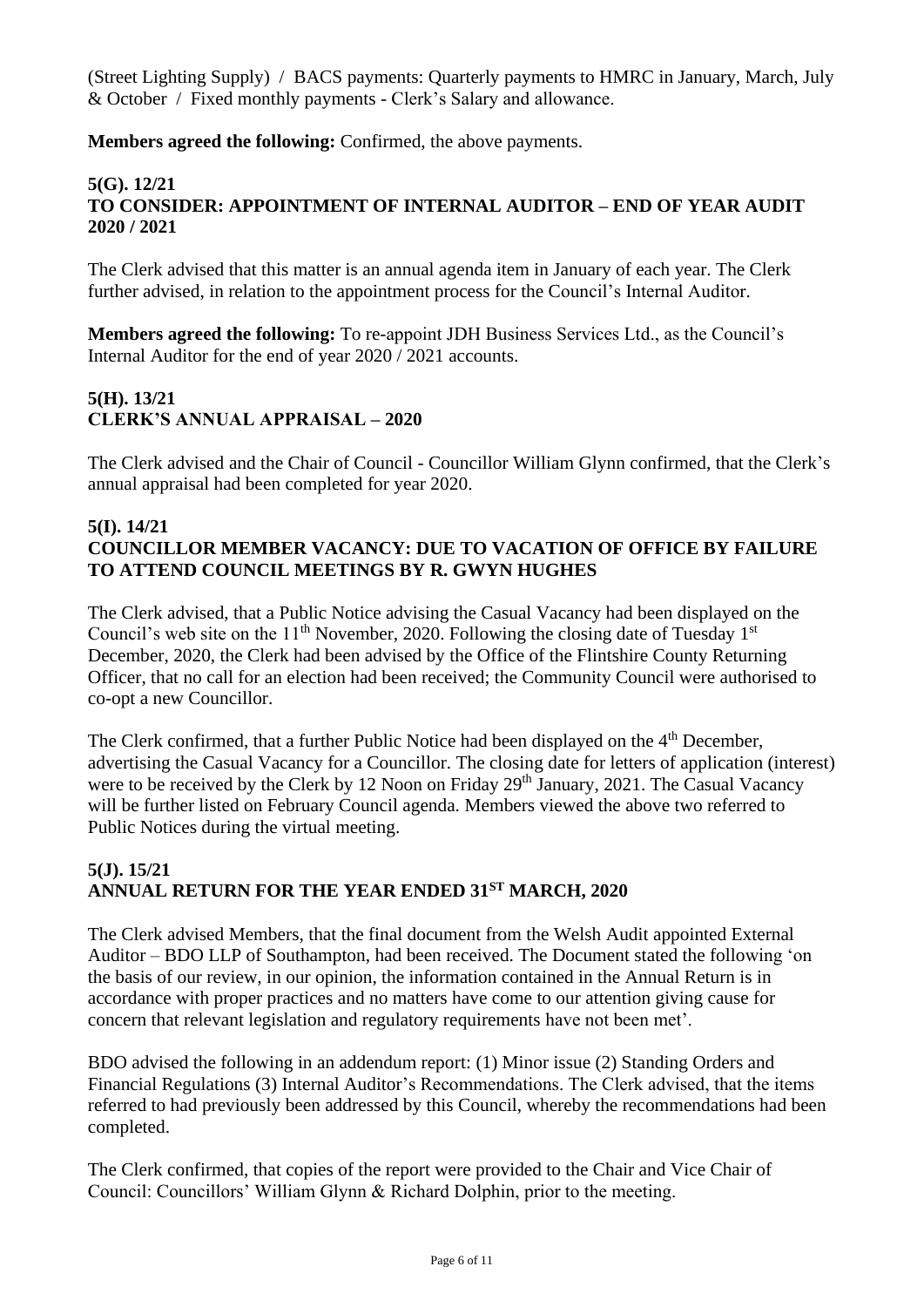**Members agreed the following:** Accepted the External Audit Report for the 2019 / 2020 financial year.

# **5(K). 16/21 NOTICE OF CONCLUSION OF AUDIT**

The Clerk advised, that in accordance with the (Public Audit (Wales) Act 2004 Accounts and Audit (Wales) Regulations 2014), that he had displayed a Public Notice, on the Council's Web Site – in accordance with Section 29 of the Public Audit (Wales) Act 2004 - on the 1<sup>st</sup> December, 2020.

# **5(L). 17/21 STREETSCENE SCHEDULE (FLINTSHIRE COUNTY COUNCIL)**

• The Clerk advised, that there had been no StreetScene concerns reported in-between the November 2020 and January 2021 Council meetings.

# **The following update report has been received from Street Scene: (Update in italics)**

- **(1)** New small 40mph sign on light post 136, Pant y Waco (faded / poor visibility) *Ticket raised and passed to resource team.*
- **(2)** Review of white lines on A5026 crossroads Lloc Station / Rock Inn (fading at various points on both sides of the road). *Area has been passed to our contractors and will be re marked in the new year.*
- **(3)** Review of A5026 white lines east and west bound from Lon y Waen junction to Lloc Station / Rock Inn. *Area has been passed to our contractors and will be marked in the new year*.
- **(4)** A5026 lights review (Halfway House to Lon y Waen junction (east and west bound lights) approximately 6 or 7 street lights not working. No numbers are on the posts (or severely faded / non-visible - query the need for renewed stickers?). 1 street light has not been replaced following car accident - can we enquire / seek update*. Several lanterns and columns replaced on the 10th and 11th of December, when cyclic maintenance was taking place on this principal road.*
- **(5)** New Give Way Sign needed at Whitford Road / A5026 junction faded. *Ticket raised and passed to resource team for new sign to be fitted.*
- **(6)** Carmel 'brown sign' on A5026 near Halfway House needs repositioning to face road (and not the field!) *Sign has been adjusted by myself when passing, brackets have been adjusted*.
- **(7)** New public footpath post at central entrance of 'cow field' on A5026 (opposite through path to Ocean View Estate). Significantly rusted with sharp jagged edges and a gaping hole. An eyesore, but more so a health and safety issue. *Passed to Jon Hill in public rights of way team*.
- **(8)** Review of white lines on Ocean View Estate as many are faded or missing, particularly at junctions. *Whole area has been passed to our contractors for re marking of junctions etc.*
- **(9)** Review of white lines at the bottom of Carmel Hill nearest to the Village Hall / Carmel Road. Also replacement required of Give Way Sign - severely faded, at the junction*. Passed to contractors for re marking.*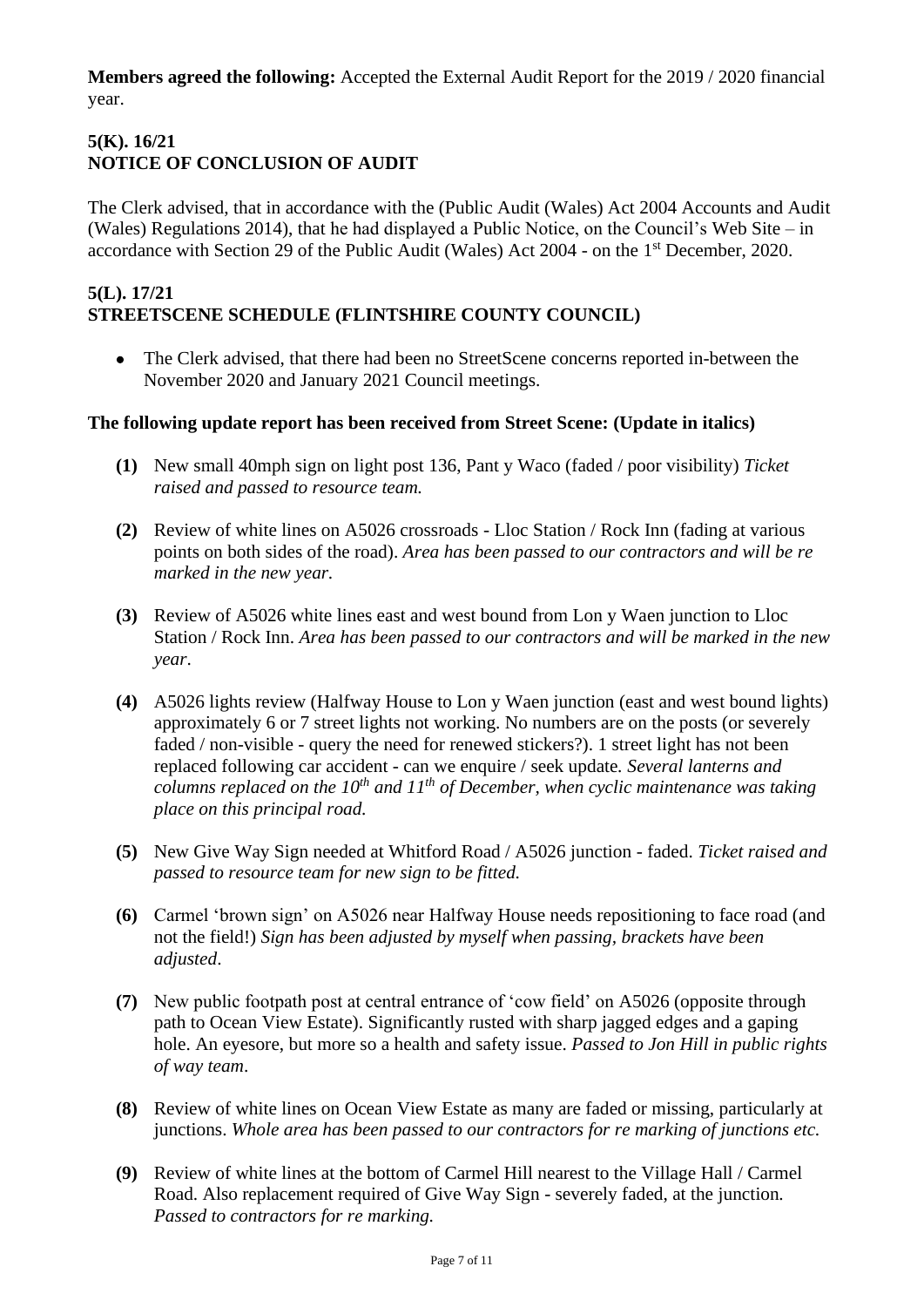- **(10)** Review of white lines on Park Drive at both junctions. *Passed to our contractors.*
- **(11)** Review of white lines at Crecas Lane / Carmel Road junction. Severely faded and parts missing. *Once again the area has been passed to our contractors for re marking of the faded lines.*
- **(12)** Review of required 'blobbing' in the middle of Carmel Road, from Carmel Park entrance towards A5026 junction / Cooperative Garage. Some work carried out already which means white lines are now covered up. Following review of blobbing requirements, recommended review of missing / faded white lines*. Area has been passed to our contractors for re marking*.
- **(13)** A5026 Road: Traveling from the area of the junction at Lon Y Waen, Gorsedd to Merllyn Farm, Holway. (Separate e-mail sent with photographs) *The cleaning of the footway has commenced along side the three lane section and we are looking to seek the funding for the remainder of this long path to be cleaned in the new year, any defects will also be made safe at the same time.*
- ❖ Councillor Richard Dolphin expressed his appreciation to Mr. Nigel Seaburg and his team, for the works undertaken to-date on the A5026 footpath: travelling from Holway towards Lloc. There have been numerous complimentary comments received from pedestrians.
- **(14)** Lon Y Waen Road from the corner of The Druids Inn to junction with A5026). Request for further matrix review to resurface the road (Separate e-mail sent with photographs) *The road in question has been put forward to the technical team (Joanne Davies) and Joanne has been out to inspect the area and this road is now listed for next years surfacing programme. I can also confirm that areas that had depressions present have had temporary repairs carried out. The road is inspected monthly and any recordable defects will be picked up and repaired accordingly.*
- **(15)** Hedge concern at Pen Y Bryn, Whitford. *Occupier of premises to be issued with hedge cutting notice.*
- **(16)** Further complaint in relation to blocked gullies and mud on road, in area of Junction : Mertyn Lane and Isglan Road. *Flooding was caused by issue on private land. The owner has removed the silt. The system will be cleaned and also a visit by the road sweeper will be made.*
- **(17)** Hedge concerns at Bryn Yr Ader, Pantasaph. *Owner has agreed to trim the laurel hedge back to the property boundary.*

# **Members brought the following concerns to the attention of the meeting:**

- **(i)** Pot holes on Whitford Road Travelling from the junction of the A5026 at Carmel to the area of Pen Y Maes Farm. (These have been on the list of repairs since around September; are you please able to provide an update as to when the repair will be completed).
- **(ii)** Road gullies require clearing in Whitford Road Travelling from the area of Tyddyn Ucha Farm to Whitford.

#### **The Clerk advised, that the above concerns would be brought to the attention of StreetScene.**

**(iii)** Concern was expressed that a number of properties in the Villages had not received either food and or waste recycling collections over the Christmas period. Councillor Chris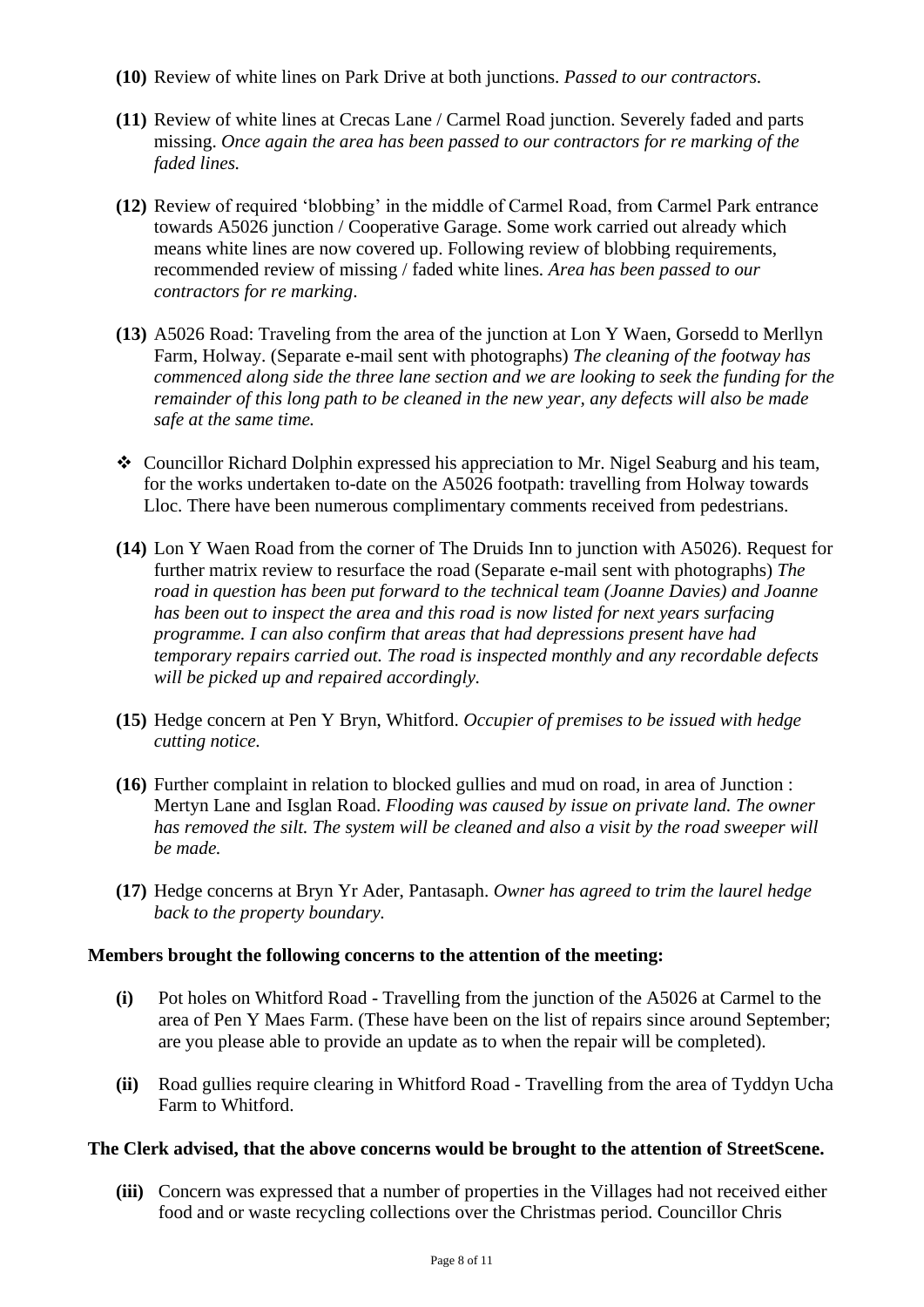Dolphin advised, that the County had to deal with an unprecedented amount of extra collection, whereby the vehicles had to return to the depot to empty the contents; which resulted in the missed collections. The County have arranged extra collections over the coming weekend.

**Members agreed the following:** County Councillor Chris Dolphin, to refer to the concern at the next County Forum meeting.

# **6. 18/21 REPRESENTATIVES REPORTS (COMMITTEES, LIAISON & MEETINGS ATTENDED)**

There were no reports specific to the Local Committees and Outside Bodies schedule, or Council Members who had attended meetings on behalf of the Council.

# **7(A). 19/21 PLANNING APPLICATIONS**

### **The following planning applications have been received:**

**(a)** Application number: 062032 – for an extension to dwelling to form an enclosure for a swimming pool, at Cambrian House, Gorsedd.

**Comment by Council:** The Council are concerned; that the application appears to not comply with the current Flintshire Unitary Development Plan; in particular, GEN 1 (a) General Requirements for Development and HSG (12) (a) and (b) House Extensions and Alterations, including paragraph 11.82.

**(b)** Application number: 062085, for alterations and extensions to side / rear of existing dwelling, at Beech Cottage, Pantasaph.

**Comment by Council:** Subject to compliance with relevant policies and planning guidance notes, then no objections raised.

**(c)** Application number:062182 – for change of use of land and siting of 6 no. holiday pods, communal block, installation of a package treatment plant and associated works, at Bryn Hedydd Farm, Pen Ffordd Llan, Holywell.

**Comment by Council:** The application would appear to not reach the criteria in the current Flintshire County Council Unitary Development Plan: as per Sections; T 3 - Self-Catering Tourist Accommodation; T 4 - New Static Caravans and Chalet Holiday Sites; including possibly; L 2 - Area of Outstanding Natural Beauty. Furthermore, the potential increase in the volume of traffic in a single lane track will be a concern to the existing properties. The Community Council also wonder as to why the application states; the land as being in Holywell, and not Lloc (as identified in the Post Office Post Code finder).

### **(The above three applications were sent to Members for consultation in-between meetings, due to statutory time limits for observations from County Planning).**

### **7(B). 20/21 Members formally confirmed the above decisions.**

# **7(C). 21/21**

**The following planning applications were dealt with by the Members at the meeting:**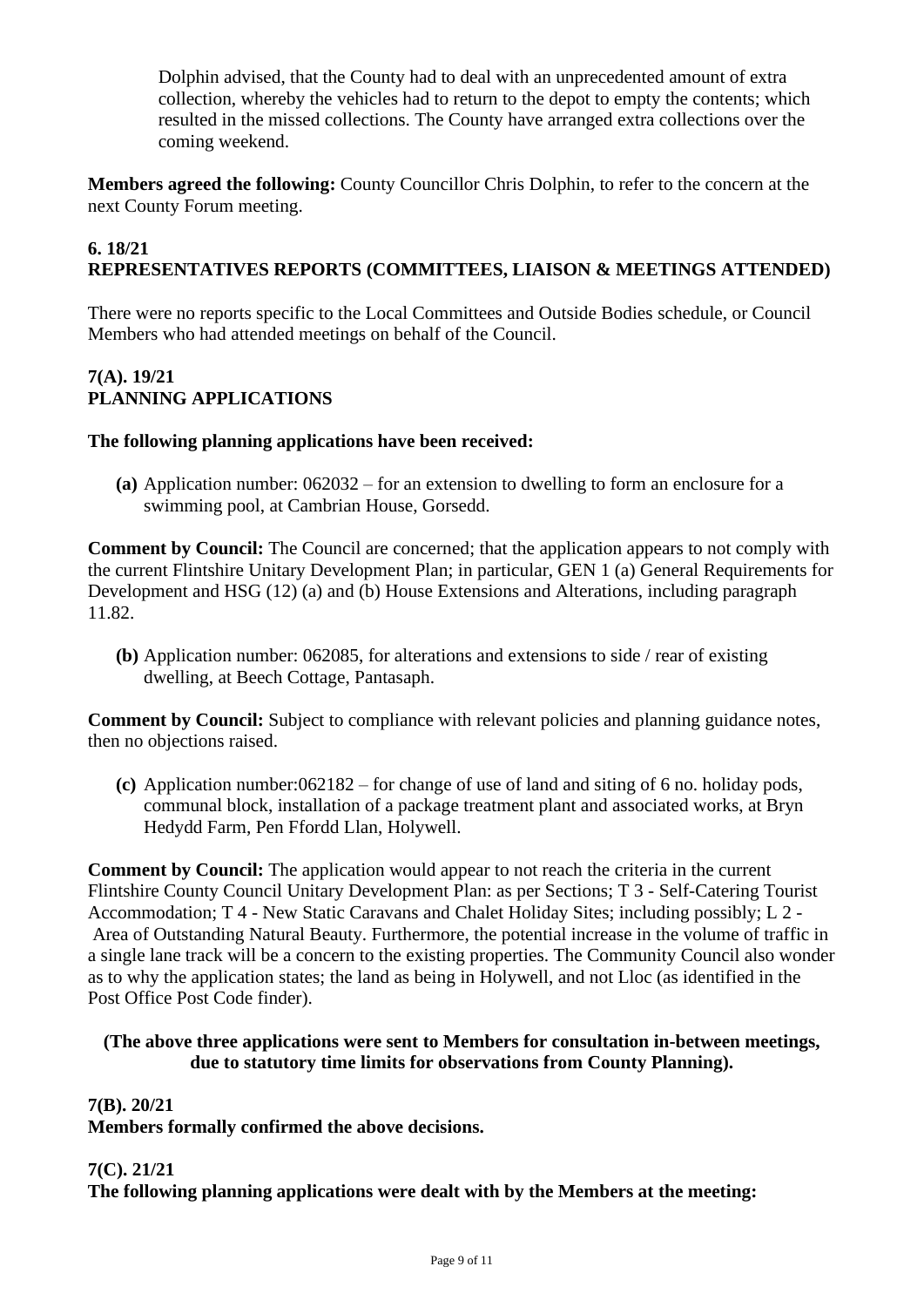• No applications received from Flintshire Planning, for consideration at meeting.

# **7(D). 22/21 PLANNING DECISIONS**

## **The following planning decisions have been received from Flintshire County Council:**

- **(a)** Application number: 060257 for erection of detached double garage, together with other work, at Pen Yr Orsedd, Gorsedd. Approved.
- **(b)** Application number: 061413 for alterations and reroofing to existing building, together with other work, at Lloc Service Station, Lloc. Refused
- **(c)** Application number: 061428 for demolition of existing outbuilding and derelict garage and construction of annex, at Glan Llyn, Tan Y Lloc, Lloc. Approved.
- **(d)** Application number: 061831 for erection of a conservatory, at 5 Park Road, Carmel. Approved.
- **(e)** Application number: 062085 for alterations and extensions to side / rear, at Beech Cottage, Pantasaph. Approved.
- **(f)** Application number: 061015 for removal of agricultural occupancy restriction, at Dwynant, Whitford. Refused.

| <b>Cheque</b><br><b>Number</b> | Payee                                                                                                                                                                   | <b>Net</b><br>£ | Vat<br>£ | <b>Total</b><br>£ |
|--------------------------------|-------------------------------------------------------------------------------------------------------------------------------------------------------------------------|-----------------|----------|-------------------|
|                                | <u>Payments made – to be confirmed</u>                                                                                                                                  |                 |          |                   |
|                                | <b>Direct Debit:</b> Scottish Power (October - Street Lighting<br>Electricity Account - payment dated: 18/11/2020)                                                      | 150.53          | 30.11    | 180.64            |
|                                | <b>Standing Order: R. P. Parry - Clerk to Council</b><br>(Monthly salary & home working allowance for<br>November & December) Payments dated 01/12/2020 &<br>04/01/2021 |                 |          |                   |
|                                | <b>Direct Debit:</b> Scottish Power (November - Street)<br>Lighting Electricity Account - payment made:<br>21/12/2020)                                                  | 145.67          | 29.13    | 174.80            |
|                                | Society of Local Council Clerks. Membership renewal<br>for 2021 £289.00. Quarter share for this Council                                                                 | 72.25           |          | 72.25             |
|                                | The above payments were authorised<br>by two Councillor bank signatories                                                                                                |                 |          |                   |
|                                | <u>Payments for consideration at meeting – to be paid by</u><br><b>BACS</b>                                                                                             |                 |          |                   |

# **8. 23/21 APPROVAL OF ACCOUNTS FOR PAYMENT**